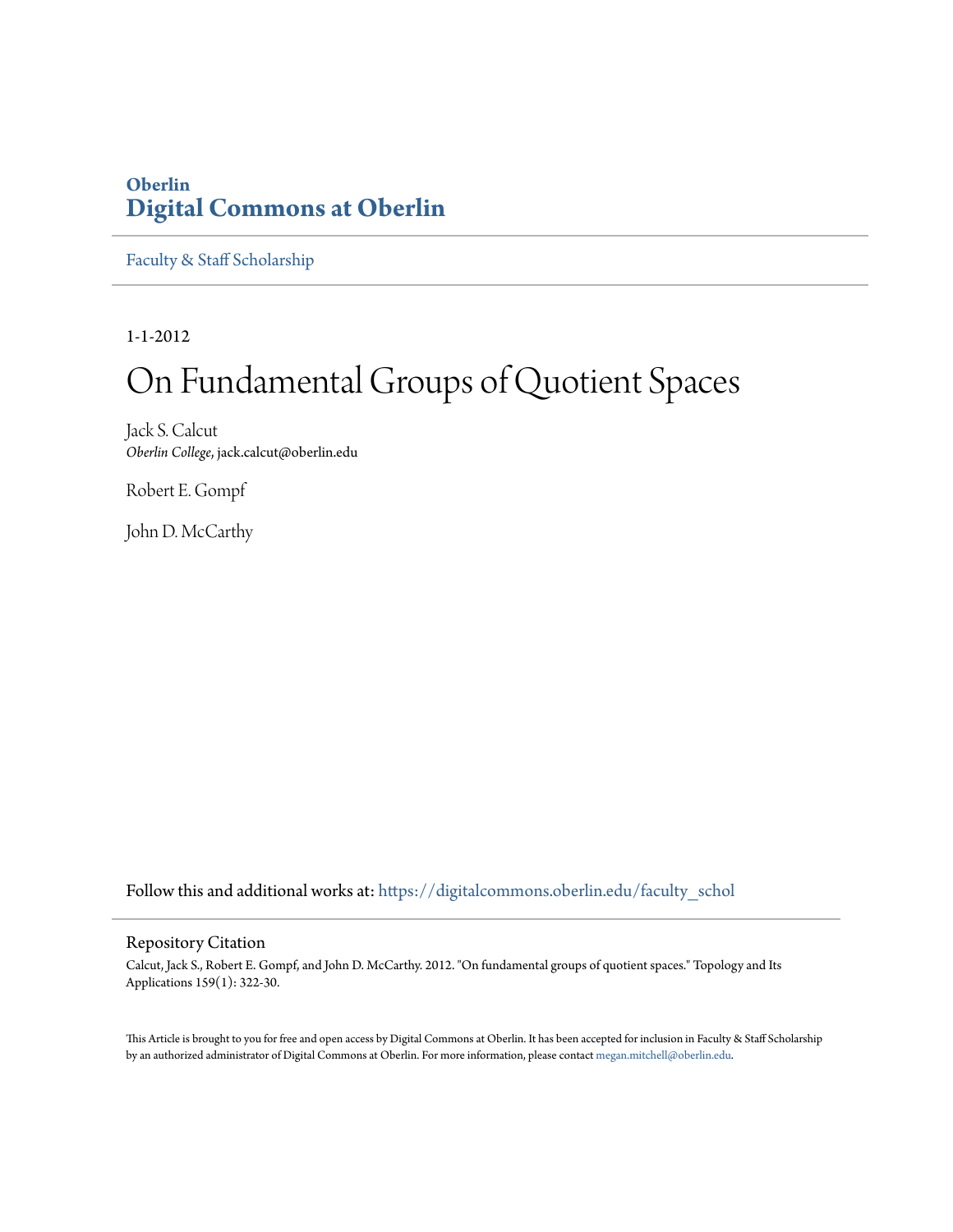### **ON FUNDAMENTAL GROUPS OF QUOTIENT SPACES**

JACK S. CALCUT, ROBERT E. GOMPF, AND JOHN D. MCCARTHY

Abstract. In classical covering space theory, a covering map induces an injection of fundamental groups. This paper reveals a dual property for certain quotient maps having connected fibers, with applications to orbit spaces of vector fields and leaf spaces in general.

#### 1. INTRODUCTION

<span id="page-1-2"></span>Given a map  $f: X \to Y$  of topological spaces, an important problem is to relate the homology of  $X$  with that of  $Y$  using properties of  $f$ . Vietoris pioneered the study of this problem with his mapping theorem.

**Theorem** (Vietoris [\[Vie27,](#page-12-0) § III]). *Let*  $f : X \to Y$  *be a surjective map of compact metric spaces. If the (Vietoris) homology of each fiber*  $\widetilde{H}_r(f^{-1}(y))$  *is trivial for*  $0 \leq r \leq n-1$ , then the induced homomorphism  $f_* : \widetilde{H}_r(X) \to \widetilde{H}_r(Y)$  is an *isomorphism for*  $r \leq n-1$  *and is surjective for*  $r = n$ *.* 

There is an extensive literature on this theorem and its various generalizations<sup>[1](#page-1-0)</sup>. Smale first discovered an analog of Vietoris' mapping theorem valid for homotopy groups [\[Sma57b\]](#page-12-1). One of Smale's results for the fundamental group is the following.

**Theorem** (Smale [\[Sma57b,](#page-12-1) Thm. 9,  $n = 1$ ]). Let  $f : (X, x_0) \to (Y, y_0)$  be a *proper surjective map of locally compact, locally path-connected, separable metric spaces where* Y *is semilocally simply-connected.* If each fiber  $f^{-1}(y)$  *is locally pathconnected and path-connected, then the induced homomorphism*  $f_{\sharp}: \pi_1(X, x_0) \to$ <br>  $\pi_1(X, x_0)$  is expective.  $\pi_1(Y,y_0)$  *is surjective.* 

One purpose of this note is to prove the following generalization of Smale's theorem.

<span id="page-1-1"></span>**Theorem 1.1.** *Let*  $f : (X, x_0) \to (Y, y_0)$  *be a quotient map of topological spaces, where* X *is locally path-connected and* Y *is semilocally simply-connected. If each*  $fiber f^{-1}(y)$  *is connected, then the induced homomorphism*  $f_{\sharp}: \pi_1(X, x_0) \to$  $\pi_1(Y,y_0)$  *is surjective.* 

**Remark 1.2.** In Theorem [1.1,](#page-1-1) no separation axioms are assumed (e.g., Hausdorff) and neither  $X$  nor  $Y$  is required to be path-connected. By definition, a space Z is *semilocally simply-connected* if each  $z \in Z$  has a neighborhood U such that

Date: September 21, 2011.

<sup>2000</sup> Mathematics Subject Classification. Primary 54B15; Secondary 57M05, 37C10, 55U10. Key words and phrases. Vietoris mapping theorem, homotopy, fundamental group, quotient map, connected fiber, orbit space, Hawaiian earring, semilocally simply-connected.

The second author was partially supported by NSF grants DMS-0603958 and 1005304.

<span id="page-1-0"></span><sup>1</sup>See, e.g., [\[Ler46\]](#page-12-2), [\[Die89,](#page-12-3) pp. 123–124], [\[Beg55\]](#page-11-0), [\[Rei02\]](#page-12-4), [\[Bre97,](#page-11-1) pp. 75, 221, 317], [\[LeA84\]](#page-12-5), [\[DW89\]](#page-12-6), [\[DK91\]](#page-12-7), [\[Sny94\]](#page-12-8), and references therein.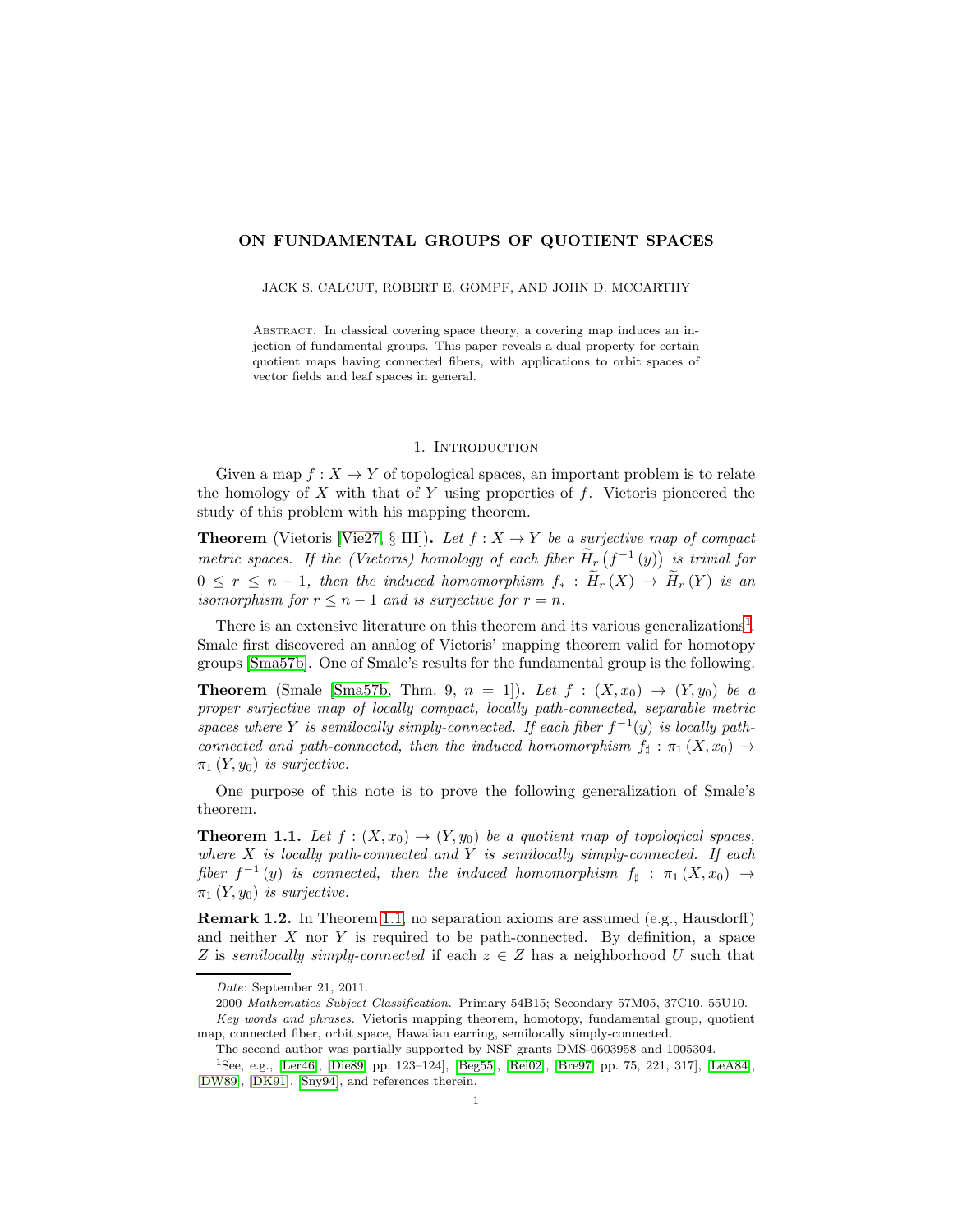the induced homomorphism  $\pi_1(U, z) \to \pi_1(Z, z)$  is trivial. We mention that the hypotheses of Theorem [1.1](#page-1-1) imply that Y is locally path-connected (see Section [3\)](#page-8-0). Hence, for such  $Y$ , an alternative notion of semilocal simple connectivity, due to Spanier, coincides with the common definition above [\[FRVZ11,](#page-12-9) Thm. 2.8].

To see that Theorem [1.1](#page-1-1) implies Smale's quoted theorem, note that a proper map  $f: X \to Y$ , where Y is locally compact and Hausdorff, is necessarily closed (one may prove this fact using nets), and a closed surjective map is a quotient map. Theorem [1.1](#page-1-1) also implies parts of [\[Koz69,](#page-12-10) Thm. 2], [\[Dug69,](#page-12-11) Thm. 6.1], and [\[MS77,](#page-12-12) Thm. 1].

The second purpose of this note is to present a collection of pertinent examples (see  $\S$ 2) which we now outline. Theorem [1.1](#page-1-1) merely requires that fibers be connected, rather than path-connected. Respecting Gromov's dictum that empty generalization should be avoided [\[Ber00,](#page-11-2) p. 339], Example [2.9](#page-6-0) gives instances of Theorem [1.1](#page-1-1) with non-path-connected fibers. Examples [2.1–](#page-3-0)[2.3](#page-3-1) and [2.6](#page-4-0) show that Theorem [1.1](#page-1-1) becomes false if any hypothesis is omitted. Example [2.6](#page-4-0) is probably the simplest imaginable example satisfying all the hypotheses of Theorem [1.1](#page-1-1) except for semilocal simple-connectivity of the quotient, but where  $\pi_1$  is created in the quotient. Remark [2.8](#page-5-0) extends Example [2.6](#page-4-0) to a similar example where  $\pi_1$  is created, but where the domain is simply-connected. Previously, Bing discovered an example which demonstrates this same phenomenon [\[Bin57\]](#page-11-3). Bing's example, announced in 1955 (see MR857209), consists of a solenoid  $\Sigma \subset \mathbb{R}^3$  and the quotient map  $f : \mathbb{R}^3 \to \mathbb{R}^3/\Sigma$  crushing  $\Sigma$  to a point. Bing's proof that the quotient  $\mathbb{R}^3/\Sigma$  is not simply connected nor locally simply-connected appeared later in [\[Bin86\]](#page-11-4). The-orem [1.1](#page-1-1) above now implies that  $\mathbb{R}^3/\Sigma$  is not semilocally simply-connected. This may also be deduced from Bing's *proof* of [\[Bin86,](#page-11-4) Thm. 1]. Filling in the details of Bing's argument, however, is nontrivial. In this regard, our conceptually simple (and 2-dimensional) example may be of interest. For another proof that  $\mathbb{R}^3/\Sigma$  is not simply-connected, see [\[Shr83\]](#page-12-13) (cf. [\[McM70\]](#page-12-14), [\[MS77\]](#page-12-12)). In [\[KR03\]](#page-12-15),  $\mathbb{R}^3/\Sigma$  was shown to have an uncountable first integral homology group (cf. Remark [2.8](#page-5-0) below).

For the context of Example [2.11,](#page-7-0) consider a familiar special case of Theorem [1.1,](#page-1-1) the projection  $p : E \to B$  of a fiber bundle. The associated long exact sequence shows that if the fibers of p are path-connected, then  $p_{\sharp}: \pi_1(E) \to \pi_1(B)$  is sur-<br>incting. The large space converge also gives information about higher hamotopy. jective. The long exact sequence also gives information about higher homotopy, for example yielding an isomorphism when suitable homotopy of the fiber vanishes. Similarly, Smale's result quoted above extends to higher homotopy groups (cf. [\[Koz69,](#page-12-10) Thm. 2] and [\[Dug69,](#page-12-11) Thm. 6.1]). Such extension implies that the hypotheses of these theorems are necessarily more restrictive than ours. In Example [2.11](#page-7-0) we exhibit a quotient map with contractible, locally contractible fibers and domain, whose quotient is the 2–sphere and so has higher homotopy (although it is simply connected in accordance with Theorem [1.1\)](#page-1-1). This shows that in its full generality, Theorem [1.1](#page-1-1) can only apply to the first homotopy group. In fact, we obtain the 2–sphere as the quotient of a partition of closed upper 3–space into connected arcs (one open, the rest closed). This example is very simple analytically.

We discovered Theorem [1.1](#page-1-1) prior to our awareness of the Vietoris mapping theorem, its various extensions, and Bing's example. Our motivation was a question of Arnol'd on exotic  $\mathbb{R}^4$ s appearing as orbit spaces of certain vector fields on  $\mathbb{R}^5$  (see Section [5\)](#page-11-5). Example [2.10](#page-6-1) below shows that even quadratic polynomial vector fields on euclidean space can have topologically interesting *closed* manifold quotients.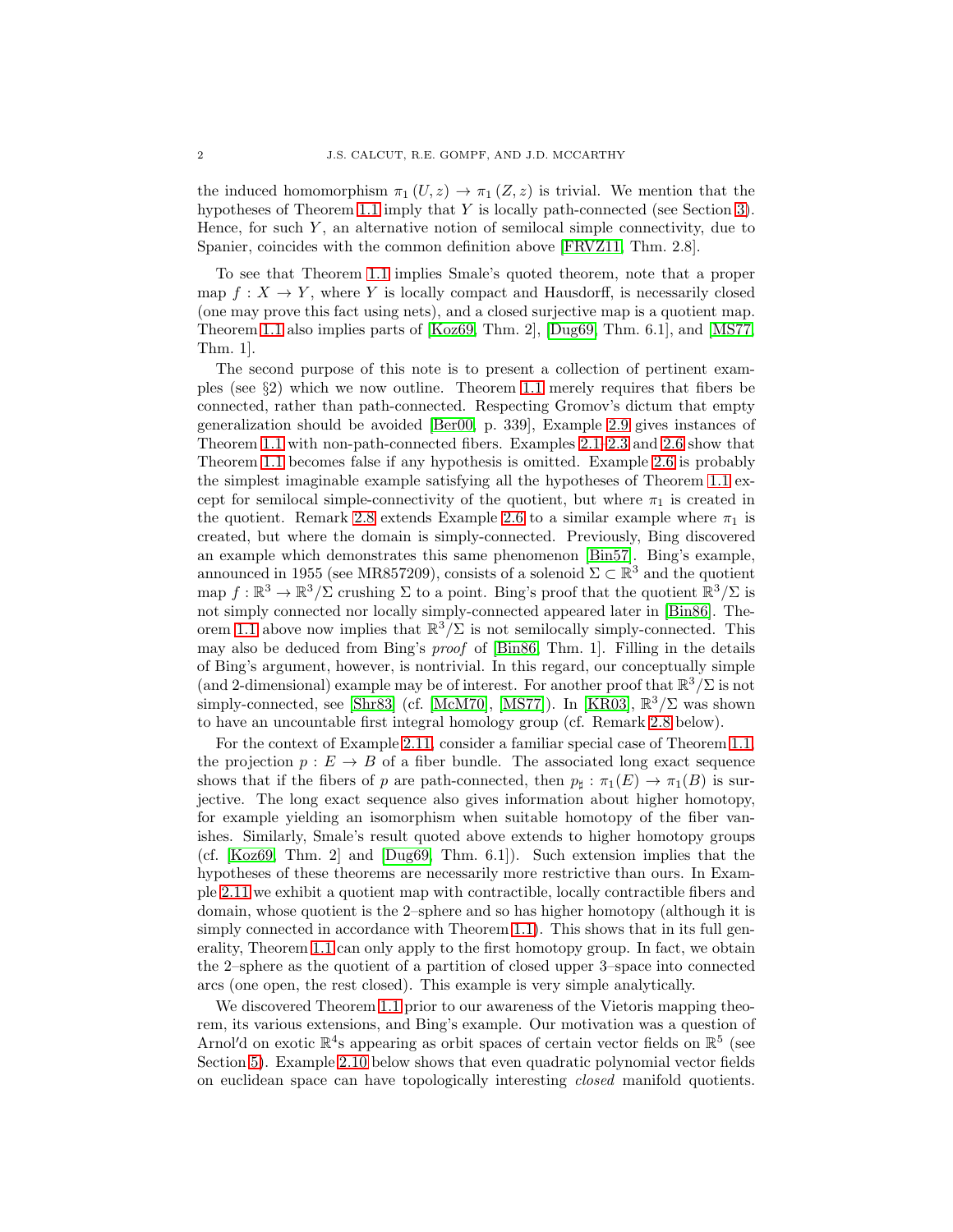Once we observed this example, we sought obstructions to manifolds appearing as orbit spaces of vector fields on a given manifold. In this way, we were led to Theorem [1.1.](#page-1-1) A subsequent search of the literature revealed a connection to the rich history of Vietoris' mapping theorem, Smale's theorems, and Bing's example. However, the extra generality of Theorem [1.1](#page-1-1) remains indispensable in this context. For example, quotient maps from  $\mathbb{R}^n$  to a compact space are never proper as required by Smale's theorem.

It is not clear whether Theorem [1.1](#page-1-1) always applies to orbit space quotient maps for arbitrary smooth vector fields. In [\[CG11\]](#page-11-6), the first two authors answer this in the affirmative for generalized gradient vector fields for Morse functions on smooth manifolds M. When  $\dim M > 0$ , these quotient maps are never proper (consider any single nontrivial orbit) and their targets are typically non-Hausdorff, so they also provide additional examples where the generality of Theorem [1.1](#page-1-1) is useful.

At the level of proofs, Theorem [1.1](#page-1-1) is not extraordinary. Nevertheless, it appears to have gone unnoticed despite its fundamental nature and the appearance of similar results, e.g., [\[Sma57a,](#page-12-16) Cor. 2]. We mention an obvious duality (for decent spaces): a classical covering map has discrete fibers and induces an injection on  $\pi_1$ , whereas, by Theorem [1.1,](#page-1-1) a quotient map with connected fibers induces a surjection on  $\pi_1$ . Not surprisingly, our proof of Theorem [1.1](#page-1-1) uses an appropriate cover of Y .

This note is organized as follows. Section [2](#page-3-2) presents examples, Section [3](#page-8-0) proves Theorem [1.1,](#page-1-1) Section [4](#page-9-0) makes some observations on Theorem [1.1](#page-1-1) and the simplicial category, and Section [5](#page-11-5) closes with remarks on Arnol d's problem and questions for further study.

<span id="page-3-2"></span>By our convention, a *map* is a continuous function, and  $A \approx B$  indicates that A is homeomorphic to B.

#### 2. Examples

This section presents several examples relevant to Theorem [1.1.](#page-1-1)

<span id="page-3-0"></span>**Example 2.1.** The quotient map

$$
f:[0,1] \to [0,1]/\{0,1\} \approx S^1
$$

shows that Theorem [1.1](#page-1-1) minus the hypothesis that fibers are connected is false. For more examples, consider any nontrivial classical covering map.

**Example 2.2.** The surjective map  $f : [0,1) \rightarrow S^1$  given by  $f(x) = \exp(2\pi i x)$ shows that Theorem [1.1](#page-1-1) minus the hypothesis that  $f$  is a quotient map is false.

<span id="page-3-1"></span>**Example 2.3.** This example shows that Theorem [1.1](#page-1-1) minus the hypothesis that X is locally path-connected is false. Consider the Warsaw circle  $W \subset \mathbb{R}^2$  shown in Figure [1.](#page-4-1) It equals the disjoint union  $A \sqcup B \sqcup C$  where

$$
A = \{(0, y) \mid -1 \le y \le 1\},
$$
  
\n
$$
B = \{(x, \sin(1/x)) \mid 0 < x \le 1/\pi\}, \text{ and}
$$
  
\n
$$
C = \{(x, 0) \mid -2 \le x < 0 \text{ or } 1/\pi < x \le 2\} \cup \{(x, y) \mid x^2 + y^2 = 4 \& y \le 0\}.
$$

Note that  $A \cup B$  is connected, W is not locally path-connected, and W is simplyconnected. Consider the quotient map

$$
f: W \to W/(A \cup B) \approx S^1.
$$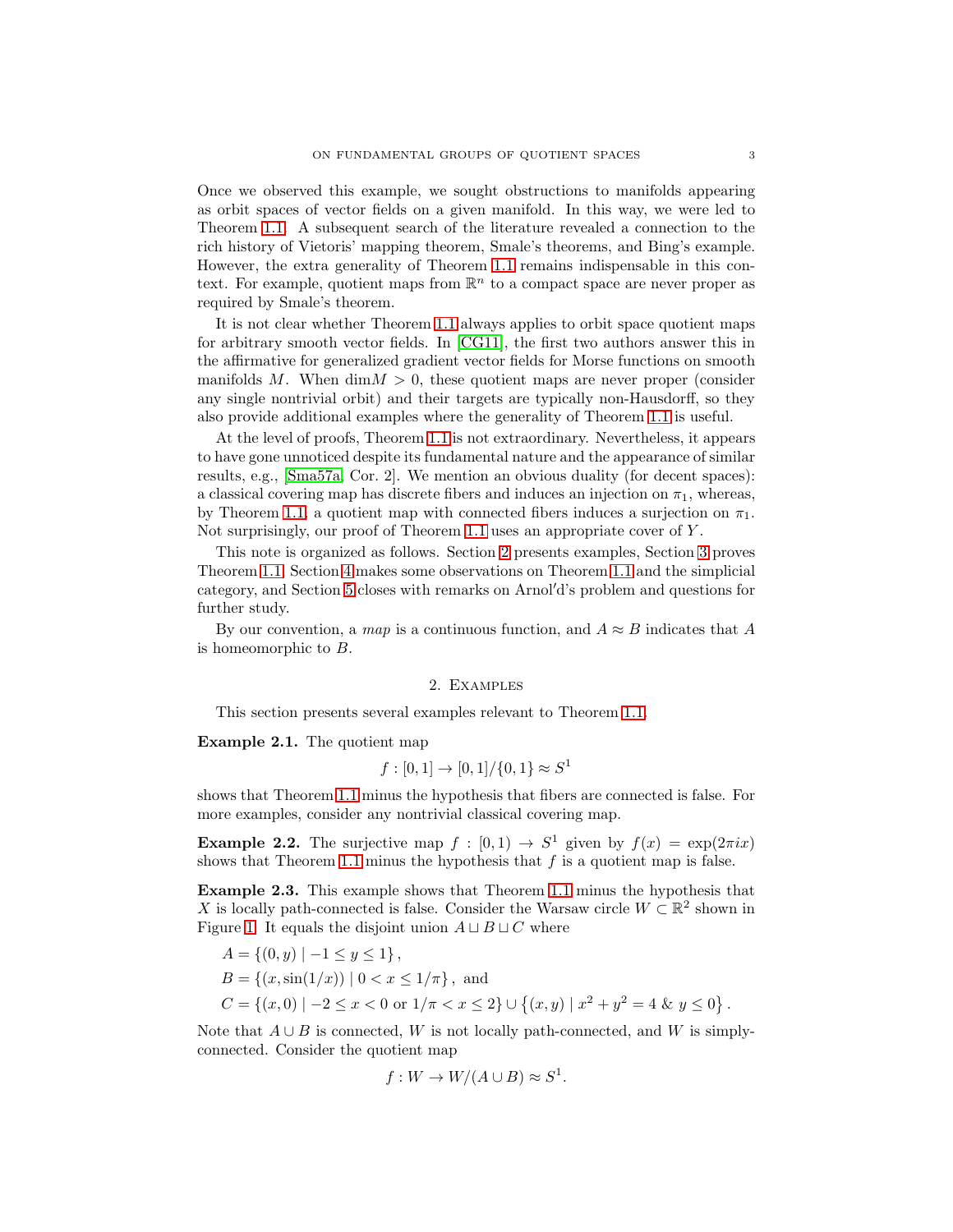

<span id="page-4-1"></span>FIGURE 1. Warsaw circle  $W \subset \mathbb{R}^2$ .

**Remark 2.4.** Example [2.3](#page-3-1) also shows that in Theorem [1.1](#page-1-1) the hypothesis  $'X$  is locally path-connected' cannot be replaced with the hypothesis  $Y$  is locally pathconnected'.

**Remark 2.5.** Example [2.3](#page-3-1) may be modified to produce a similar example having all fibers path-connected and not merely connected. Let ∼ be the equivalence relation on  $W$  with two non-singleton classes, namely  $A$  and  $B$ . Consider the quotient map  $f: W \to W/\sim$ . The quotient space is non-Hausdorff, yet it is homotopy equivalent to  $S<sup>1</sup>$  (see [\[CGM09\]](#page-11-7) for details).

<span id="page-4-0"></span>**Example 2.6.** This key example shows that Theorem [1.1](#page-1-1) minus the hypothesis that Y is semilocally simply-connected is false. Let  $\mathbb N$  denote the natural numbers,  $\mathbb{N}_0 = \mathbb{N} \cup \{0\}, I = [0, 1] \subset \mathbb{R}$ , and  $I_n = I \times \{n\}$ . Consider the disjoint union

(1) 
$$
\widetilde{X} = \coprod_{n \in \mathbb{N}_0} I_n = I \times \mathbb{N}_0
$$

and the equivalence relation  $\sim$  on X generated by the following for  $n \geq 1$ :

$$
(0, n) \sim (0, 0)
$$
  

$$
(1, n) \sim (1/n, 0)
$$

Define the quotient space HR :=  $X/\sim$  (see Figure [2\)](#page-4-2); we dub this space the *Hawaiian ropes*. HR is noncompact and is not a subspace of  $\mathbb{R}^3$ . Intuitively, the



<span id="page-4-2"></span>Figure 2. Hawaiian ropes HR.

attached arcs are large and their interiors do not accumulate.

Let  $A \subset \text{HR}$  be the image of  $I \times \mathbb{N}$  under the quotient map  $\widetilde{X} \to \text{HR}$ . In other words, A is the closed subspace of HR consisting of the curved arcs ('ropes') depicted in Figure [3.](#page-5-1)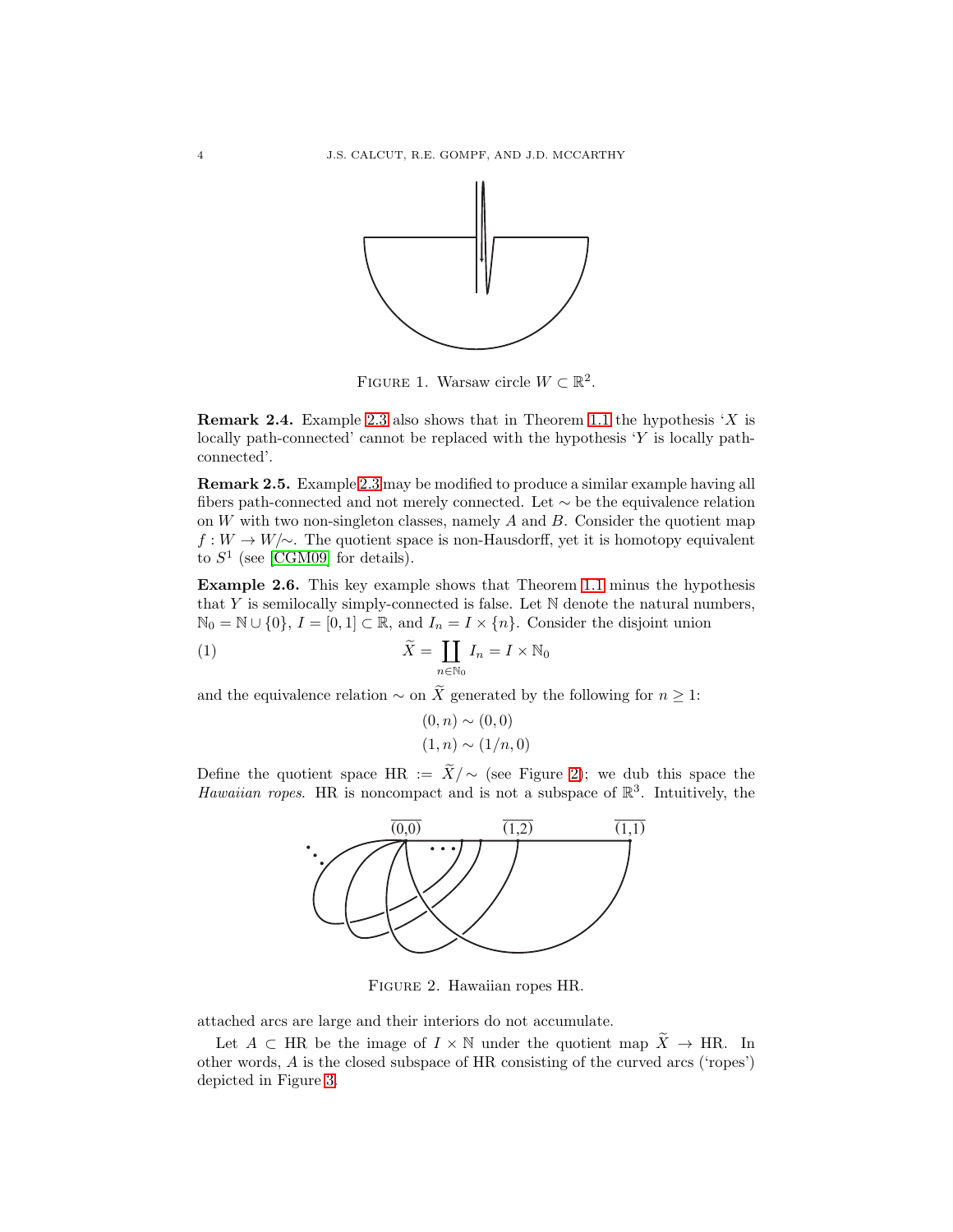

<span id="page-5-1"></span>FIGURE 3. Closed subspace  $A \subset \text{HR}$ .

Our example is the quotient map

(2)  $f : \text{HR} \to \text{HR}/A$ 

as we now outline (see [\[CGM09\]](#page-11-7) for details).

The space HR is homotopy equivalent to the wedge of countably many circles, so its fundamental group is free and countable. The quotient space  $HR/A$  is homeomorphic to the well-known Hawaiian earring (see Figure [4\)](#page-5-2). The Hawaiian earring



<span id="page-5-2"></span>FIGURE 4. Hawaiian earring HE  $\subset \mathbb{R}^2$ .

is arguably the simplest space that is not semilocally simply-connected; its funda-mental group is uncountable (and not free) [\[deS92\]](#page-12-17). Thus,  $f_{\sharp}$  is not surjective.

Note that HR is Hausdorff, locally contractible, paracompact, and normal, but is not first countable nor metrizable [\[CGM09,](#page-11-7) p. 12]. The subspace  $A \subset HR$  is weakly contractible, but is not contractible nor locally path-connected.

**Remark 2.7.** In Example [2.6,](#page-4-0) it is straightforward to check that the f-saturation of each closed subset of HR is closed in HR, so f is a closed map. Thus, Example [2.6](#page-4-0) demonstrates the necessity of the hypothesis 'fibers are locally path-connected' in the generalizations of Smale's mapping theorem in [\[Koz69,](#page-12-10) Thm. 2] and [\[Dug69,](#page-12-11) Thm. 6.1]. Indeed, Example [2.6](#page-4-0) satisfies all of the hypotheses of these theorems except that a single fiber, namely A, fails to be locally path-connected at just one point.

<span id="page-5-0"></span>**Remark 2.8.** Example [2.6](#page-4-0) raises the question of whether nontriviality of  $\pi_1(X, x_0)$ is necessary in order to create new  $\pi_1$  in the quotient. This condition is not necessary as we now show (see [\[CGM09\]](#page-11-7) for details). Let  $Z := \text{HR} \times I/\text{HR} \times \{0\}$  be the cone on HR. Write A' for the image of  $A \times \{1\}$  in Z, which is a copy of A. Our example is the quotient map

$$
g: Z \to Z/A'.
$$

The space Z is contractible, locally contractible, Hausdorff, and normal, but is not metrizable. The subspace  $A' \subset Z$  is closed in Z and is weakly contractible. By a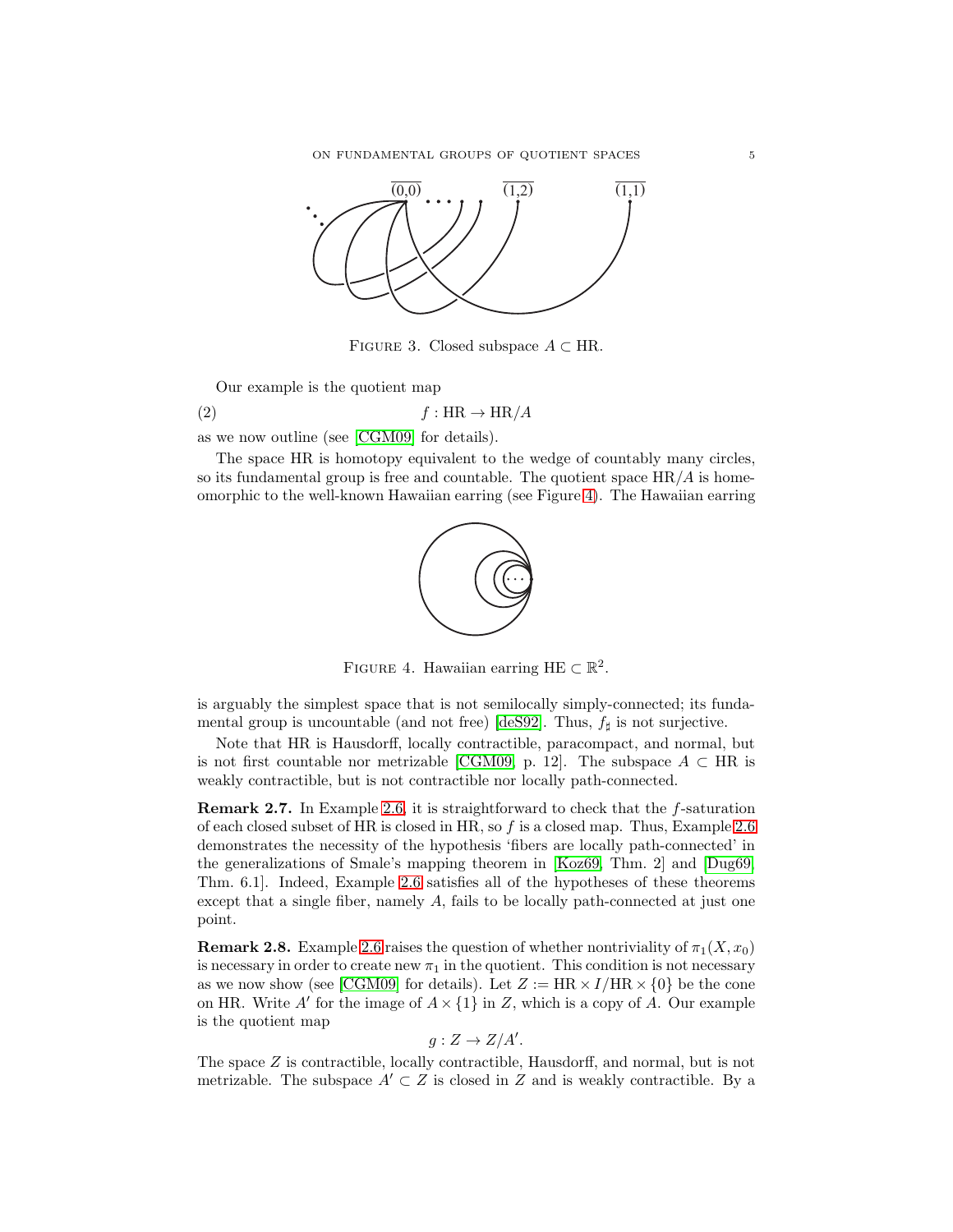Mayer-Vietoris argument, the singular homology group  $H_1(Z/A';\mathbb{Z})$  is uncountable. Thus, the fundamental group of  $Z/A'$  is uncountable and  $g_{\sharp}$  is not surjective.

<span id="page-6-0"></span>**Example 2.9.** We present instances of Theorem [1.1](#page-1-1) where not all fibers are pathconnected. Define  $h : \mathbb{R} \to \mathbb{R}$  by

$$
h(x) := \begin{cases} 0 & \text{for } x \le 0\\ \sin \frac{1}{x} & \text{for } x > 0 \end{cases}
$$

For each  $c \in \mathbb{R}$ , let  $\Gamma_c$  denote the graph of  $h+c$ . Then  $\{\Gamma_c \mid c \in \mathbb{R}\}\)$  is a partition of  $\mathbb{R}^2$ . Let Y denote the associated decomposition space and let  $f : (\mathbb{R}^2, 0) \to (Y, y_0)$ be the associated quotient map. As Y is indiscrete,  $f$  is an instance of Theorem [1.1](#page-1-1) with all fibers connected but not path-connected. For examples with nontrivial  $\pi_1$ , consider the wedge sum  $f \vee g$  where  $g : (W, w_0) \rightarrow (Z, z_0)$  is, say, any map of CW-complexes that satisfies the hypotheses of Theorem [1.1](#page-1-1) and where  $\pi_1(Z, z_0) \neq 1$ .

<span id="page-6-1"></span>**Example 2.10.** This example shows that nontrivial closed manifolds arise as orbit spaces of smooth (polynomial even) vector fields on euclidean space. It will be reused in Example [2.11](#page-7-0) below.

Recall that if M is a smooth manifold (manifolds are Hausdorff and secondcountable unless stated otherwise) and  $v : M \to TM$  is a smooth vector field on M, then integrating v yields a partition of M into path-connected orbits. Each orbit is an injective image of a point, an open interval, or the unit circle. Let  $\sim$ be the equivalence relation on  $M$  whose elements are the orbits of  $v$ . The quotient space  $M/\sim$  is the *orbit space* of v and  $q : M \to M/\sim$  is the associated quotient map.

Multiplication by  $i \in \mathbb{C}$  on  $\mathbb{C}^n$  corresponds (in real coordinates) to the following vector field on  $\mathbb{R}^{2n}$ 

$$
v(x) = (-x_2, x_1, -x_4, x_3, \ldots, -x_{2n}, x_{2n-1}).
$$

Let  $S^{2n-1} \subset \mathbb{R}^{2n}$  denote the unit sphere. The orbits of v on  $S^{2n-1}$  are great circles, one for each complex line through  $0 \in \mathbb{C}^n$ . As is well-known, the orbit space of  $v|_{S^{2n-1}}$  is  $S^{2n-1}/S^1 \approx \mathbb{C}P^{n-1}$ .

Stereographic projection is the diffeomorphism

$$
s: S^{2n-1} - \{p\} \to \mathbb{R}^{2n-1}
$$

given by

$$
s(x) = \frac{1}{1 - x_{2n}}(x_1, x_2, \dots, x_{2n-1}, 0)
$$

where  $p = (0, 0, \ldots, 0, 1)$  and  $\mathbb{R}^{2n-1} = \{ y \in \mathbb{R}^{2n} \mid y_{2n} = 0 \}.$ 

As  $s$  is a diffeomorphism, we may push  $v$  forward to obtain the vector field  $u$  on  $\mathbb{R}^{2n-1}$  given by

$$
u(y) = ds_{s^{-1}(y)}(v(s^{-1}(y))).
$$

A straightforward calculation (see [\[CGM09,](#page-11-7) pp. 25–26]) shows that  $u$  is a quadratic polynomial vector field on  $\mathbb{R}^{2n-1}$ . One orbit of u is noncompact (a properly embedded open interval) and the rest are smooth circles.

Let  $\mathbb{R}^{2n-1}/\sim$  denote the orbit space of the vector field u. We will show that  $\mathbb{R}^{2n-1}/\sim$  is homeomorphic to  $\mathbb{C}P^{n-1}$ .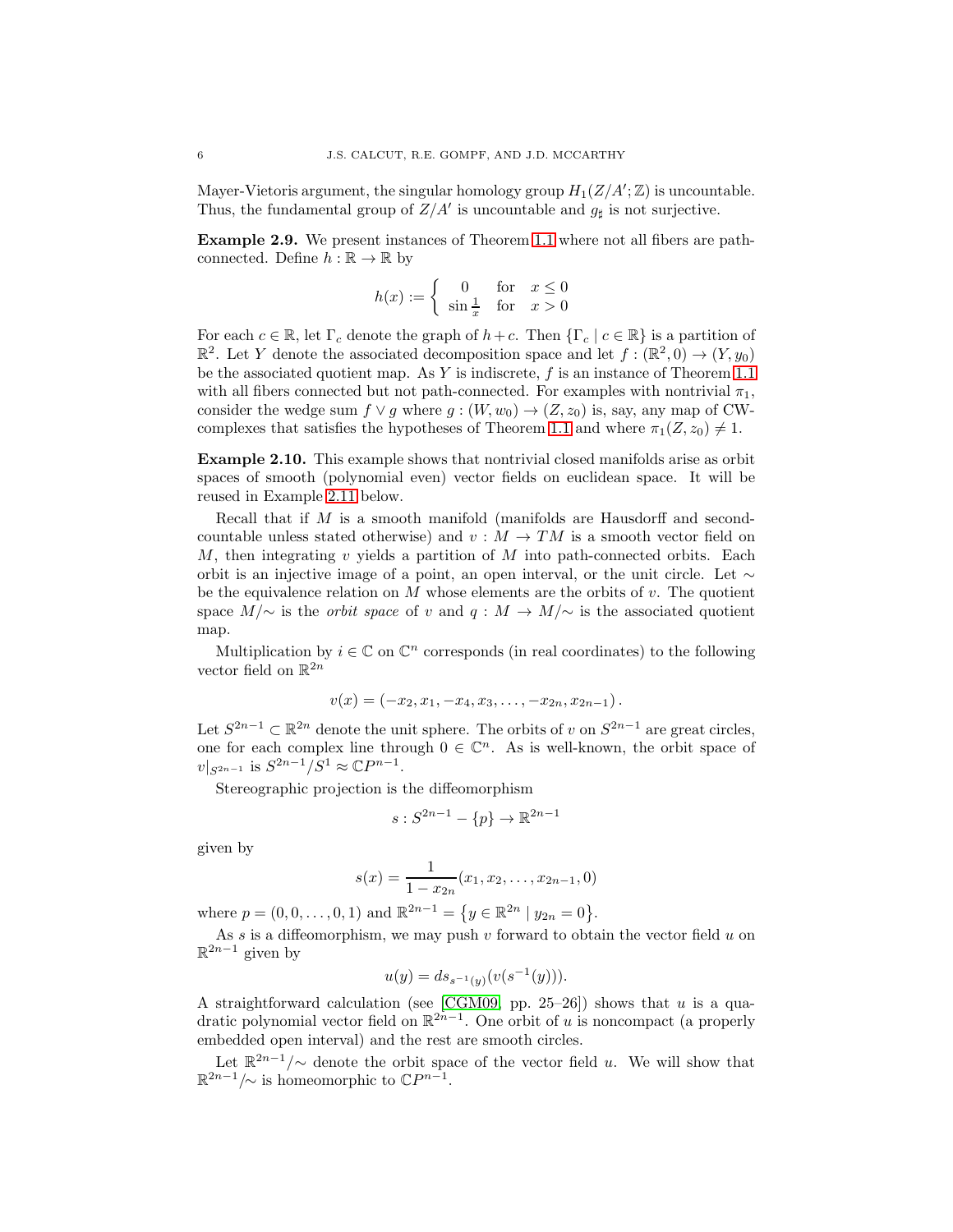Consider the diagram



where  $q$  and  $q'$  are the associated quotient maps. By construction,  $q \circ s^{-1}$  is constant on each fiber of  $q'$ , so the universal property of quotient maps implies that there exists a unique continuous function  $f$  making the diagram commute. Plainly,  $f$ is a bijection. Let  $D = \{x \in S^{2n-1} \mid x_{2n} \leq 0\}$  be the lower hemisphere of  $S^{2n-1}$ . Notice that each orbit in  $S^{2n-1}$  intersects D in at least a nontrivial arc of points and that D is compact. Thus  $s(D)$  is compact and maps by q' surjectively to  $\mathbb{R}^{2n-1}/\sim$ . Thus  $\mathbb{R}^{2n-1}/\sim$  is compact. As  $S^{2n-1}/S^1$  is Hausdorff, f is a homeomorphism as desired. Using induced functional structures (see [\[Bre93,](#page-11-8) pp. 69–72]), the fiber bundle structures permit one to show that  $f$  is actually a diffeomorphism of smooth manifolds.

<span id="page-7-0"></span>**Example 2.11.** We construct an instance of Theorem [1.1](#page-1-1) whose domain is contractible and locally contractible, whose fibers are contractible, and whose quotient, while necessarily simply-connected, has higher homotopy and homology. This shows that the analogy of our Theorem [1.1](#page-1-1) with the long exact sequence of a fibration does not extend to higher homotopy groups, so Theorem [1.1](#page-1-1) at this level of generality is specific to the fundamental group.

Fix notation as in Example [2.10](#page-6-1) with  $n = 2$ , so q is the classical Hopf fibration. Let  $\sim$  denote the associated equivalence relation on  $S^3$ . The unique complex line contained in the set  $\{(x_1 + ix_2, x_3 + ix_4) | x_4 = 0\}$  is  $\mathbb{C} \times \{0\}$ . Thus D intersects orbits of  $q$  in the following way: one intersection is a complete orbit  $\{(x_1, x_2, 0, 0) | x_1^2 + x_2^2 = 1\}$  and the rest are semicircles each intersecting  $\partial D$  in a pair of antipodal points. Let  $D' = D - \{(1, 0, 0, 0)\}\$ and let ∼ denote the restriction of  $\sim$  to D' where no confusion should arise. We have the diagram

$$
D' \xrightarrow{f} S^3
$$
  
\n
$$
\pi \downarrow q
$$
  
\n
$$
D'/\sim -\frac{g}{2} \times S^3/S^1
$$

where j is inclusion and  $\pi$  is a quotient map. The composition  $q \circ j$  is constant on each fiber of  $\pi$  and so the universal property of quotient maps implies that the unique function  $g$  making the diagram commute is continuous. It is easy to see that g is a bijection. We claim that  $D'/\sim$  is compact. To see this, let  $B \subset \mathbb{R}^4$  denote the open ball of radius  $1/2$  centered at  $(1, 0, 0, 0)$ . Note that  $D'-B$  is a compact subset of D'. Note also that each fiber of  $\pi$  has diameter 2 and thus intersects  $D' - B$ nontrivially. Therefore  $\pi|_{D'-B}$  is surjective and  $D'/\sim$  is compact. As  $S^3/S^1$ <br>is Hausdorff a is a homeomorphism. Thus we have  $D'$  which is diffeomorphic to is Hausdorff, g is a homeomorphism. Thus we have  $D'$ , which is diffeomorphic to closed upper 3–space, partitioned into connected arcs (one open and the rest closed) with quotient  $S^2$ , completing the example. Note that stereographic projection from  $(1, 0, 0, 0)$  explicitly exhibits a diffeomorphism from  $D'$  to half-space, with the partition induced by a quadratic vector field (cf. Example [2.10\)](#page-6-1), so this example is remarkably simple from an analytic viewpoint.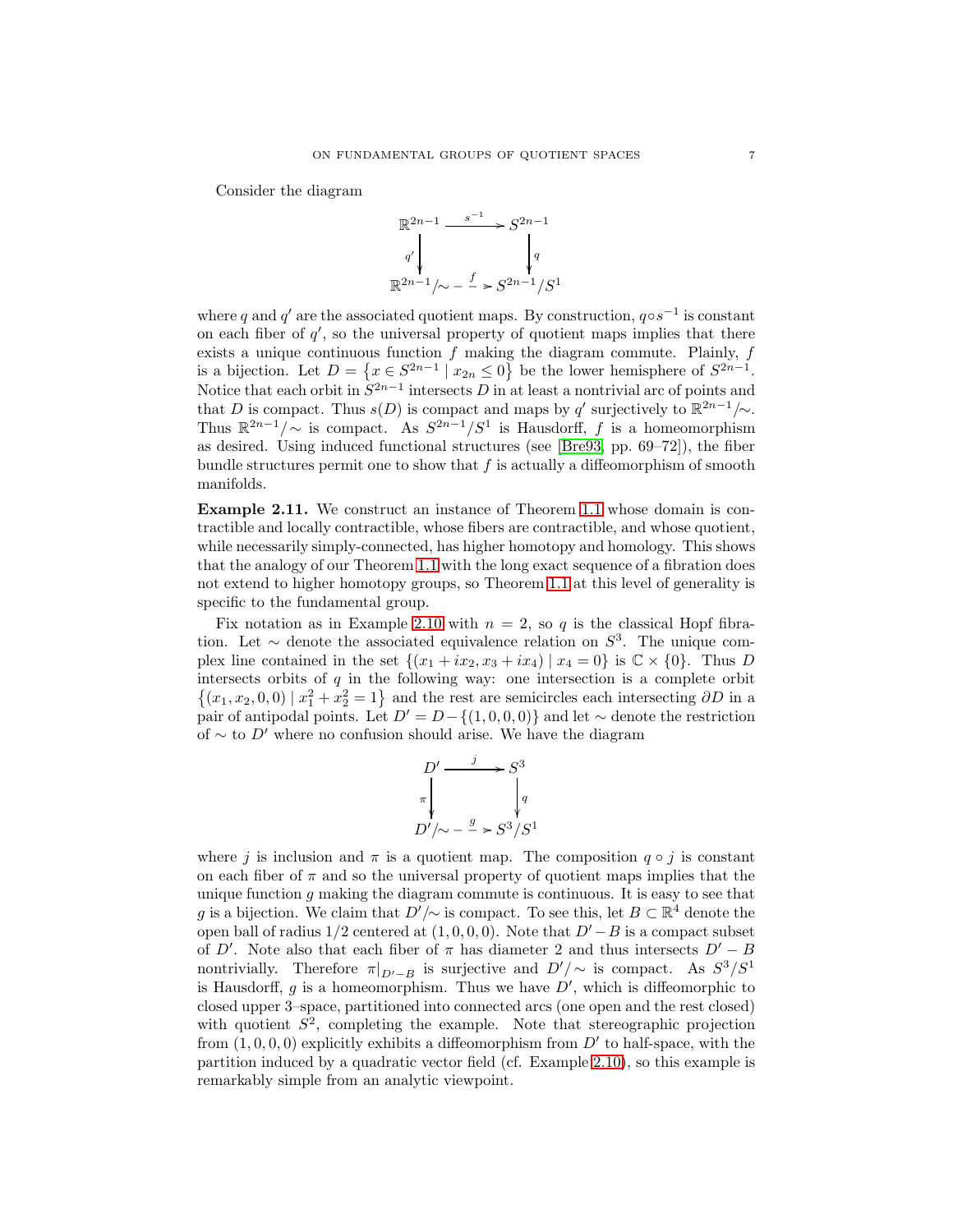#### 3. Proof of Theorem [1.1](#page-1-1)

<span id="page-8-0"></span>By hypothesis,  $f : (X, x_0) \to (Y, y_0)$  is a quotient map with connected fibers, X is locally path-connected, and  $Y$  is semilocally simply-connected. We must show that  $f_{\sharp}: \pi_1(X, x_0) \to \pi_1(Y, y_0)$  is surjective.

First,  $Y$  is locally path-connected since it is a quotient space of a locally pathconnected space. Second, restricting  $f$  to the path components of  $X$  and  $Y$  containing the basepoints  $x_0$  and  $y_0$ , we can and do further assume X and Y are path-connected. Indeed, each component  $C$  of  $X$  is open and closed in  $X$ , and is f-saturated (since fibers are connected). Hence,  $f(C)$  is open and closed in Y,  $f(C)$  is a path component of Y, and  $f|_C : C \to f(C)$  is a quotient map.

Now, we apply classical covering space theory to  $Y$ , which requires no Hausdorff hypothesis [\[H02,](#page-12-18) § 1.3]. Corresponding to the subgroup  $\text{Im}(f_{\sharp})$  of  $\pi_1(Y, y_0)$ , there exists a based covering map  $c:(Z, z_0) \to (Y, y_0)$ , unique up to isomorphism, such that Z is connected and

<span id="page-8-1"></span>(3) 
$$
\operatorname{Im}(c_{\sharp}) = \operatorname{Im}(f_{\sharp}).
$$

Equation [\(3\)](#page-8-1) yields a (unique) lift g of f, so the following diagram commutes.

<span id="page-8-3"></span>(4) 
$$
\begin{array}{ccc}\n (Z, z_0) \\
& \searrow & \nearrow & \searrow \\
(X, x_0) & \xrightarrow{f} & (Y, y_0)\n\end{array}
$$

We will show that the restriction

(5) 
$$
c|_{\text{Im}(g)} : \text{Im}(g) \to Y
$$

is a homeomorphism onto Y .

Surjectivity of  $(5)$  follows by commutativity of  $(4)$  since f is surjective. For injectivity, note that fibers of  $c$  are discrete and fibers of  $f$  are connected. Com-mutativity of [\(4\)](#page-8-3) implies that q maps each fiber of f into a fiber of c. Hence, q is constant on each fiber of  $f$  and  $(5)$  is injective.

We claim that Im(g) is open in Z. Let  $g(x) \in \text{Im}(g)$ . Then  $f(x) \in Y$  lies in a connected open set U evenly covered by c. Note that  $c^{-1}(U)$  is the disjoint union

<span id="page-8-2"></span>
$$
c^{-1}(U) = \coprod_{j \in J} U_j
$$

of connected open sets in Z where J is some index set,  $c|_{U_j}: U_j \to U$  is a homeomorphism for each  $j \in J$ , and  $g(x) \in U_0$ . The connected components of  $f^{-1}(U)$ are  $f$ -saturated and open in  $X$ , so their images under  $f$  are disjoint and open. Therefore  $f^{-1}(U)$  is connected, f-saturated, and open in X. In particular, g maps  $f^{-1}(U)$  into  $U_0$ . To see that g maps  $f^{-1}(U)$  onto  $U_0$ , let  $z \in U_0$ . Then  $c(z) \in U$ and so there exists  $p \in f^{-1}(U)$  such that  $f(p) = c(z)$ . Now  $g(p) \in U_0$  and commu-tativity of [\(4\)](#page-8-3) implies  $c(g(p)) = c(z)$ . But  $c|_{U_0} : U_0 \to U$  is a homeomorphism and so  $g(p) = z$  as desired. Hence  $g(f^{-1}(U)) = U_0$ , which is an open neighborhood of  $g(x)$  in Z, and Im(g) is open in Z, proving the claim.

As c is a local homeomorphism and  $\text{Im}(g)$  is open in Z, [\(5\)](#page-8-2) is a local homeomorphism. Thus [\(5\)](#page-8-2), being a bijective local homeomorphism, is a homeomorphism as desired.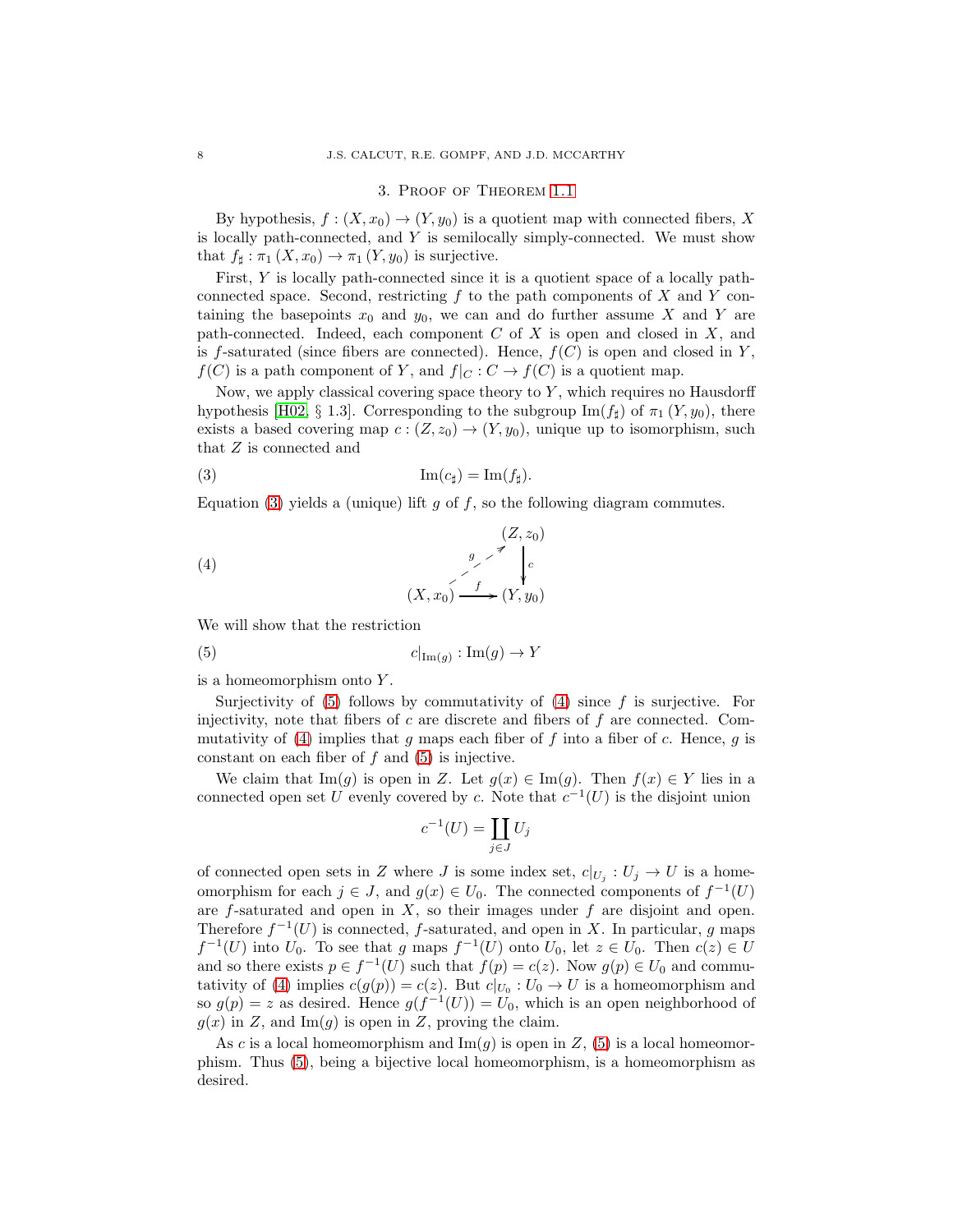At the level of based loops, the homeomorphism [\(5\)](#page-8-2) implies that  $c_{\sharp}$  is surjective. Equation [\(3\)](#page-8-1) implies that  $f_{\sharp}$  is surjective, completing the proof of Theorem [1.1.](#page-1-1)  $\Box$ 

**Remark 3.1.** As c is a based covering map,  $c_{\sharp}$  is injective. Coupled with the proof above, we see that  $c_{\sharp}$  is an isomorphism and so c is a one sheeted cover. By a<br>heard covering grass isomorphism we may take  $(Z_{\sharp})$   $(X_{\sharp})$  and a side By based covering space isomorphism, we may take  $(Z, z_0)=(Y, y_0)$  and  $c = id$ . By commutativity of [\(4\)](#page-8-3),  $g = f$  and so g is surjective. The proof of Theorem [1.1](#page-1-1) may be reorganized to argue directly that  $q$  is surjective.

#### 4. Theorem [1.1](#page-1-1) and the Simplicial Category

<span id="page-9-0"></span>On one hand, Theorem [1.1](#page-1-1) already applies to any surjective simplicial map with connected fibers (see Corollary [4.2](#page-9-1) below). On the other hand, for simplicial maps one may proceed using purely simplicial techniques and achieve somewhat more (see Corollary [4.5](#page-10-0) below). The reader may contrast Corollary [4.5](#page-10-0) with results of Quillen [\[Qui78,](#page-12-19) Props. 1.6, 7.6]. Under much stronger hypotheses, Quillen proves stronger conclusions. Our Corollary [4.5](#page-10-0) is more in the spirit of Theorem [1.1](#page-1-1) and results of Smale and others from Section [1.](#page-1-2)

Simplicial complexes (see [\[Spa81,](#page-12-20) Ch. 3]) will be unordered, and not necessarily finite or even locally finite. Simplices are closed unless stated otherwise. The topological space underlying the simplicial complex  $K$ , and endowed with the coherent topology, is denoted |K|. The n-skeleton of K is denoted  $K^{(n)}$ . If  $x \in |K|$ , then the *carrier* of x in K, denoted carr $(x, K)$ , is the unique smallest simplex  $\sigma \in K$ such that  $x \in |\sigma|$ . If x is the barycenter of a simplex  $\sigma \in K$ , then  $\text{carr}(x, K) = \sigma$ . Given a simplicial map  $f : K \to L$ , there is an associated map of topological spaces  $|f| : |K| \rightarrow |L|.$ 

<span id="page-9-2"></span>**Lemma 4.1.** *Let*  $f : K \to L$  *be a simplicial map and let*  $\tau \in L \cap \text{Im}(f)$  *be an n*-simplex. Then there exists an *n*-simplex  $\sigma \in K$  such that  $f|_{\sigma} : \sigma \to \tau$  is a *bijection.*

*Proof.* Let y be the barycenter of  $\tau$ . Let  $x \in |f|^{-1}(y)$  and let  $\mu = \text{carr}(x, K)$ . As  $f(\mu) \in L$  and  $y \in |f(\mu)|$ , we see that  $\tau = \text{carr}(y, L)$  is a face of  $f(\mu)$ . Some face  $\sigma$ of  $\mu$  maps bijectively by f to  $\tau$ .

<span id="page-9-1"></span>**Corollary 4.2.** *If*  $f : K \to L$  *is a surjective simplicial map, then*  $|f|$  *is a quotient map.*

*Proof.* Let  $V \subset |L|$  such that  $|f|^{-1}(V)$  is open in |K|. Let  $\tau \in L$ . We must show that  $|\tau| \cap V$  is open in  $|\tau|$ . So, let  $y \in |\tau| \cap V$ . By Lemma [4.1,](#page-9-2) there is  $\sigma \in K$  such that  $f|_{\sigma} : \sigma \to \tau$  is a bijection. As  $|\sigma| \cap |f|^{-1}(V)$  is open in  $|\sigma|$  and  $|f||_{|\sigma|}$  is a homeomorphism,  $|f|(|\sigma| \cap |f|^{-1}(V)) \subset V$  is an open neighborhood of y in  $|\tau|$ .  $\Box$ 

<span id="page-9-3"></span>**Remark 4.3.** While the geometric realization  $|f|$  of a simplicial surjection f is a quotient map, it is not necessarily open or closed. Let  $L = \{\{v_1\}, \{v_2\}, \{v_1, v_2\}\}\$ and let

 $K = \{\{u_0\}, \{u_1\}, \{u_2\}, \{u_0, u_1\}, \{u_1, u_2\}\}.$ 

Define  $f: K \to L$  by  $f(u_0) = v_1$ ,  $f(u_1) = v_1$ , and  $f(u_2) = v_2$ . Let  $\sigma = \{u_0, u_1\}$ . The open simplex  $\langle \sigma \rangle$  does not have open image in |L|. For a non-closed example, let

$$
M = \{\{x_1\}, \{x_2\}, \{x_3\}, \ldots, \{x_1, x_2\}, \{x_2, x_3\}, \ldots\}.
$$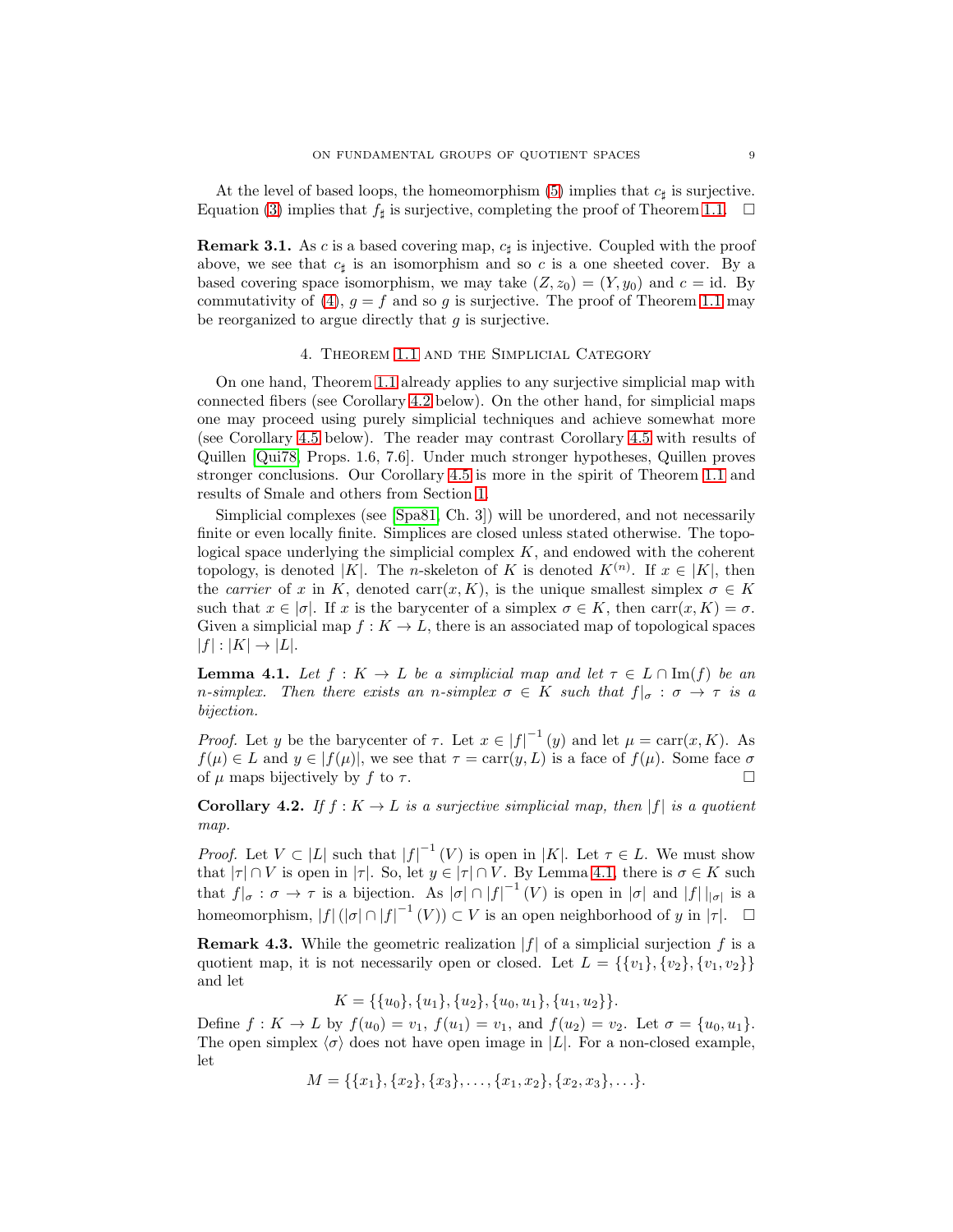Define  $g: M \to L$  by  $g(x_{2i-1}) = v_1$  and  $g(x_{2i}) = v_2$  for  $i \in \mathbb{N}$ . The discrete set

$$
\left\{\left.\frac{1}{i+1}x_i+\frac{i}{i+1}x_{i+1}\right| i\in\mathbb{N}\right\}
$$

is closed in |M| but its image is not closed in |L|. However, if f is a simplicial map of locally finite complexes and  $|f|$  is a proper map, then  $|f|$  is a closed map (cf. the paragraph following Theorem [1.1](#page-1-1) in Section [1\)](#page-1-2).

Next, we recall a few definitions (cf. [\[Sma57a\]](#page-12-16)). Let  $I = [0, 1]$ . A map  $f : X \to Y$ has the *covering homotopy property for a point*, abbreviated CHP, provided: for each map  $\alpha : I \to Y$  and  $x \in f^{-1}(\alpha(0))$ , there exists a map  $\beta : I \to X$  such that  $\beta(0) = x$  and  $f \circ \beta = \alpha$ . One says f satisfies the *covering homotopy property for a point up to homotopy*, abbreviated CHPH, provided: given  $f$ ,  $\alpha$ , and x as above, there exists  $\beta : I \to X$  such that  $\beta(0) = x$ ,  $f(\beta(1)) = \alpha(1)$ , and  $f \circ \beta$  is path homotopic to  $\alpha$ .

The CHP fails to hold even for the very simple map  $|f|$  in Remark [4.3](#page-9-3) above (this map is closed, surjective, and has contractible fibers): an injective path from  $v_1$  to  $v_2$  has no lift beginning at  $u_0$ . But, the CHPH is useful for simplicial maps. The following lemma is a simplicial CHPH.

<span id="page-10-1"></span>**Lemma 4.4.** Let  $f: K \to L$  be a simplicial map such that  $L^{(1)} \subset \text{Im}(f)$  and  $f^{-1}(v)$  *is connected for each vertex*  $v \in L^{(0)}$ *. Let*  $\alpha : I \to |L|$  *be induced by a simplicial map. Choose arbitrary vertices*  $v_0, v_1 \in K^{(0)}$  *such that*  $f(v_0) = \alpha(0)$  *and*  $f(v_1) = \alpha(1)$ *. Then there exists a map*  $\beta : I \to |K|$ *, induced by a simplicial map, such that*  $\beta(0) = v_0$ ,  $\beta(1) = v_1$ , and  $|f| \circ \beta$  *is path homotopic to*  $\alpha$ *.* 

*Proof.* To say  $\alpha$  is induced by a simplicial map means there exists a triangulation  $t: |J| \to I$  and a simplicial map  $a: J \to L$  such that  $\alpha = |a| \circ t^{-1}$ . Without loss of generality, we assume  $a$  is not constant on any edge of  $J$ .

Let  $J^{(0)} = \{w_0, w_1, \ldots, w_n\}$  where  $a(w_0) = \alpha(0)$  and  $a(w_n) = \alpha(1)$ , and let  $\{e_1, e_2, \ldots, e_n\}$  be the edges of J where  $e_i = \{w_{i-1}, w_i\}$ . Then

$$
\tau_i := a(e_i) = \{a(w_{i-1}), a(w_i)\}\
$$

is an edge of L. As  $L^{(1)} \text{ }\subset \text{Im}(f)$ , Lemma [4.1](#page-9-2) yields an edge  $\sigma_i = {\sigma_i^-, \sigma_i^+}$  of K<br>sugh that  $f(\tau^-) = g(w_1)$  and  $f(\tau^+) = g(w_1)$ . Consider adjacent edges e and such that  $f(\sigma_i^-) = a(w_{i-1})$  and  $f(\sigma_i^+) = a(w_i)$ . Consider adjacent edges  $e_i$  and  $e_{i+1}$  of J. Notice that  $\sigma_i^+$  and  $\sigma_{i+1}^-$  lie in  $f^{-1}(a(w_i))$ , a connected subcomplex of K.<br>Thus, we may link  $\sigma_i^+$  and  $\sigma_{i+1}^-$  by a simplicial path  $C_i$  in  $f^{-1}(a(w_i))$ . Similarly,  $v_0$  and  $\sigma_1^-$  lie in  $f^{-1}(a(w_0))$  and  $v_1$  and  $\sigma_n^+$  lie in  $f^{-1}(a(w_n))$ , yielding the linking<br>paths  $C_2$  and  $C_1$  respectively. Then  $C_2 \sigma C_1 \sigma C_2 \cdots \sigma C_n$  is a simplicial path as paths  $C_0$  and  $C_n$  respectively. Then  $C_0 \sigma_1 C_1 \sigma_2 C_2 \cdots \sigma_n C_n$  is a simplicial path as desired. desired.  $\Box$  $\Box$ 

Lemma [4.4](#page-10-1) and the Simplicial Approximation theorem immediately imply the following simplicial analogue of Theorem [1.1.](#page-1-1)

<span id="page-10-0"></span>**Corollary 4.5.** *If*  $f : (K, k_0) \to (L, l_0)$  *is a simplicial map such that*  $L^{(1)} \subset \text{Im}(f)$ *and*  $f^{-1}(v)$  *is connected for each vertex*  $v \in L^{(0)}$ *, then the induced homomorphism*  $f_{\sharp}$  *is surjective.*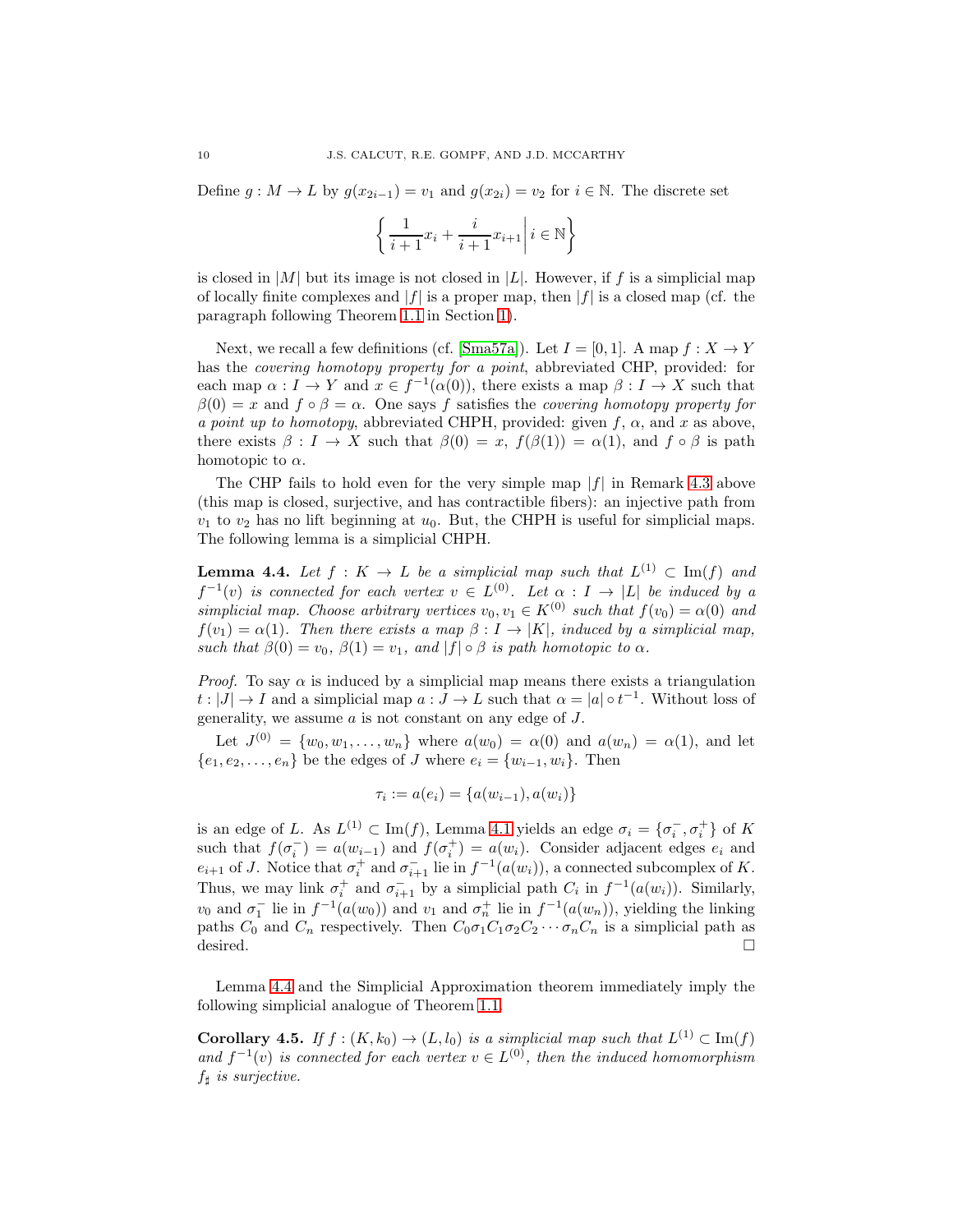#### 5. Concluding Remarks

<span id="page-11-5"></span>The opening question in Arnol d's *Problems on singularities and dynamical systems* [\[Arn93,](#page-11-9) p. 251] asks whether an exotic  $\mathbb{R}^4$  may appear as the orbit space of a polynomial or trigonometric vector field on  $\mathbb{R}^5$ . If one asks merely for a smooth vector field, then the answer is affirmative for every exotic  $\mathbb{R}^4$  as noted by Arnol'd. Thus the gist of the question is: *does dynamics produce exotic differentiable manifolds in the simplest possible scenario?* This harks back to the quadratic polynomial vector field on  $\mathbb{R}^3$  producing the Lorenz attractor: chaos is exhibited by a continuous dynamical system in the simplest possible setting.

Inspired by Arnol'd's question, it is natural to ask: for a given manifold  $M$ , which manifolds or spaces may appear as orbit spaces  $M/\sim$  of vector fields on M? Of course, orbit spaces are often non-Hausdorff. Still, nontrivial closed manifolds arise even for quadratic polynomial vector fields on euclidean space (see Example [2.10](#page-6-1) above). The case where M is the euclidean plane has been studied in, e.g.,  $[HR57]$ and [\[GK97\]](#page-12-22).

For a given manifold  $M$ , Theorem [1.1](#page-1-1) gives an obstruction to spaces arising as orbit spaces  $M/\sim$ . Manifolds arising as orbit spaces of  $\mathbb{R}^n$ , for example, must be simply-connected. Theorem [1.1](#page-1-1) also implies that the line with two origins [\[CG11,](#page-11-6) p. 15], a well-known non-Hausdorff smooth 1-manifold with fundamental group isomorphic to  $\mathbb{Z}$ , is not an orbit space of  $\mathbb{R}^2$ . Theorem [1.1](#page-1-1) may also be applied to p-dimensional foliations of M and their associated leaf spaces.

The question arises whether every orbit space  $M/\sim$  of a smooth vector field is semilocally simply-connected. The authors know of no counterexample. In [\[CG11\]](#page-11-6) the first two authors give an affirmative answer for a large class of gradient vector fields of Morse functions, along with some related results.

In general, orbit space quotient maps  $q : M \to M/\sim$  do not have the CHP (see Section [4](#page-9-0) above for definitions and see Example 4.6 of [\[CG11\]](#page-11-6)). We ask whether all orbit space quotient maps have the CHPH.

From a dynamical systems viewpoint, orbit spaces are important, of course, since they are topological invariants of continuous flows. It seems intriguing to ask about the particular dynamical significance of our local/global fundamental group questions.

#### **REFERENCES**

- <span id="page-11-9"></span>[Arn93] V.I. Arnol'd, Problems on singularities and dynamical systems, in Developments in Mathematics: the Moscow School, Chapman and Hall, London, 1993, 251–274.
- <span id="page-11-0"></span>[Beg55] E.G. Begle, The Vietoris mapping theorem for bicompact spaces. II, Michigan Math. J. **3** (1955–1956), 179–180.
- <span id="page-11-2"></span>[Ber00] M. Berger, Encounter with a Geometer, Part II, Notices AMS **47** (2000), 326–340.
- <span id="page-11-3"></span>[Bin57] R.H. Bing, Conditions under which monotone decompositions of *E*<sup>3</sup> are simply connected, Bull. Amer. Math. Soc. **63** (1957), 143, Abstract No. 325.
- <span id="page-11-4"></span>[Bin86] ———, Decompositions that destroy simple connectivity, Illinois J. Math. **30** (1986), 527– 535.
- <span id="page-11-8"></span>[Bre93] G.E. Bredon, Topology and Geometry, Springer-Verlag, New York, 1993.
- <span id="page-11-1"></span>[Bre97] ——, *Sheaf theory*, Second edition, Springer-Verlag, New York, 1997. [CGM09] J.S. Calcut, R.E. Gompf, and J.D. McCarthy, Quotient maps with connected fibers and
- <span id="page-11-7"></span>the fundamental group, <http://arxiv.org/abs/0904.4465v1> [math.GN] (2009), 27 pp.
- <span id="page-11-6"></span>[CG11] J.S. Calcut and R.E. Gompf, Orbit spaces of gradient vector fields, <http://arxiv.org/abs/1105.5286> [math.DS] (2011), 18 pp.